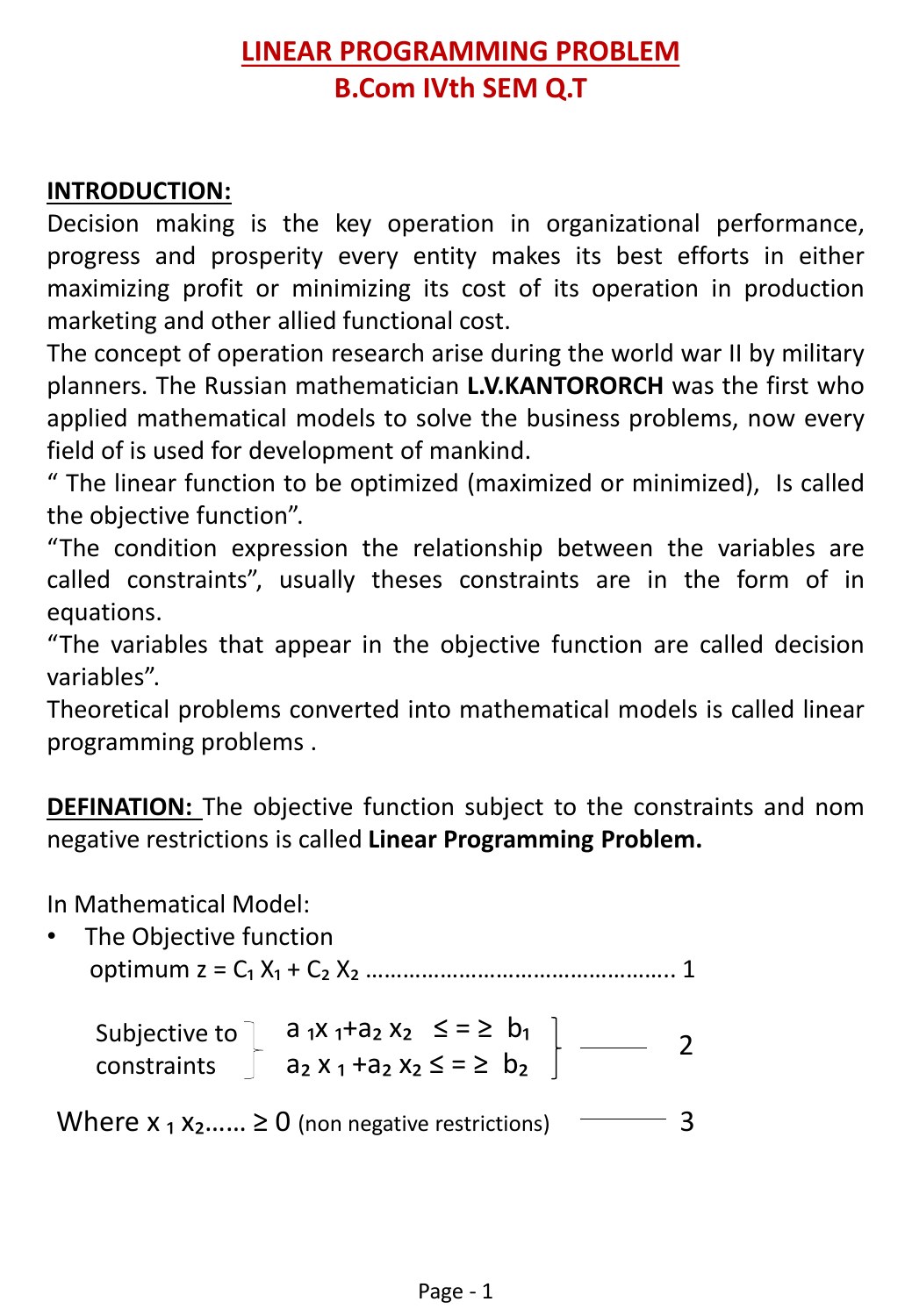## **Formulation of LPP**:

## **The theoretical problem are converted into mathematical models .The framing of such mathematical model to suit a situation is called formulation.**

**Example A:** A firm is engaged in producing two products M<sub>1</sub> & M<sub>2</sub> each unit of product M<sub>1</sub> requires 8 units of raw materials and 16 laborers hours for processing, were as each unit of product M<sub>2</sub> requires 20kg of raw materials and 12 labor hours of the same type. Every week the firm has the availability of 200kg raw materials and 240 labor hours one unit of product  $M<sub>1</sub>$  sold earn profit of rupees 80 and one unit of product  $M<sub>2</sub>$  sold gives rupees 120 as a profit. Formulate this problem to mathematical model.

**Solution:** Let  $X_1$ : Number of units of product  $M_1$  to be produced  $X_2$ : Number of units of product  $M_2$  to be produced

| Particulars     | Products |                |                |
|-----------------|----------|----------------|----------------|
|                 | $M_1$    | M <sub>2</sub> | Requirements   |
| Number of items | $X_1$    | $X_2$          |                |
| Profit          | $80 X_1$ | $120 X_2$      | Maximize       |
| Raw materials   | $8X_1$   | $20 X_2$       | $\leq$ 200 kgs |
| Labour hours    | $16 X_1$ | $12 X_2$       | $\leq$ 240 kgs |

Then from the given data, we have

The LPP is ,

Maximize  $Z = 80 X_1 + 120 X_2$  Subject to constraints ( s.t.c)  $80 X_1 + 120 X_2 \le 200$  $16 X_1 + 12 X_2 \le 240$ and  $X_1 \geq 0$ ,  $X_2 \geq 0$